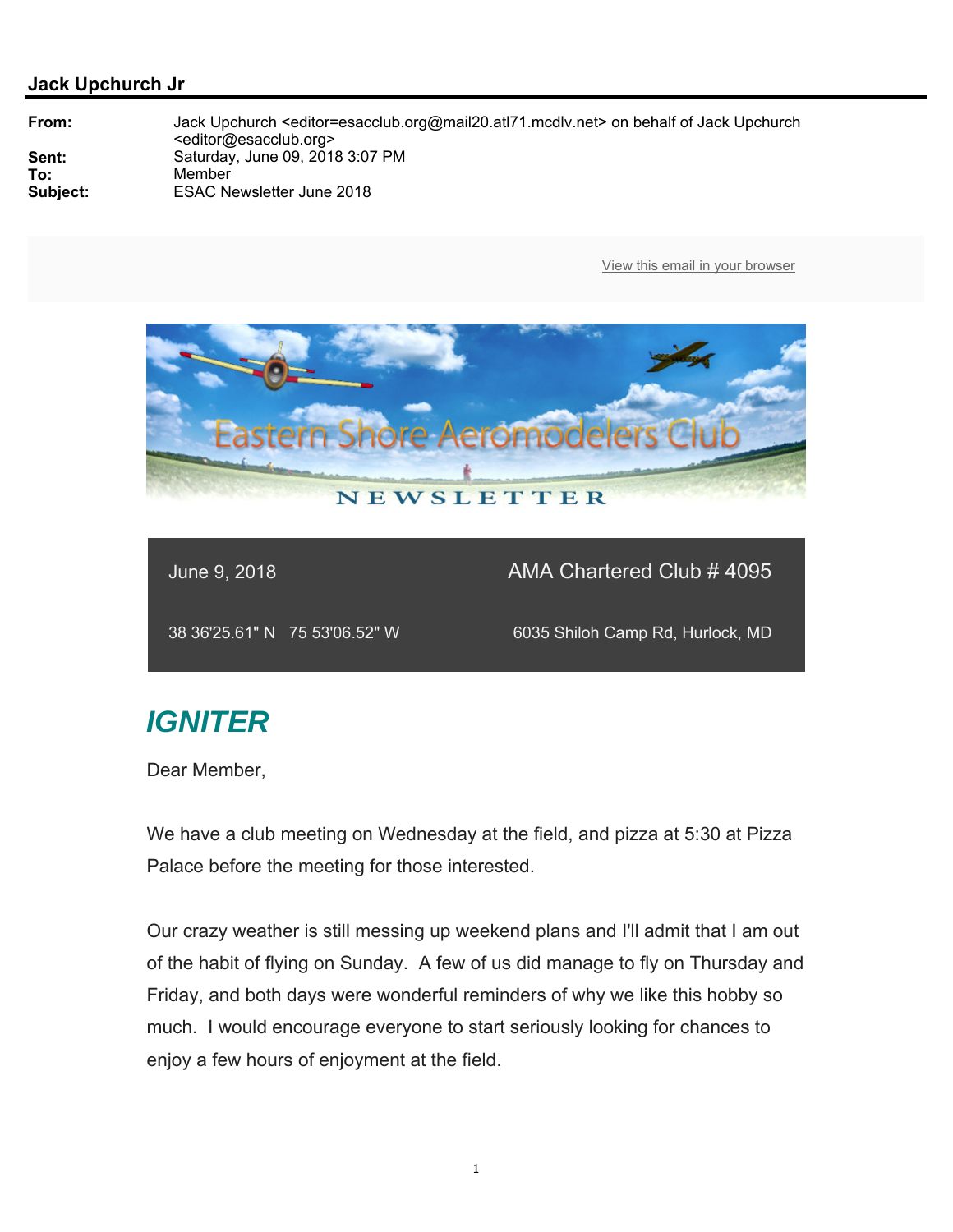There is an update on the proposed solar field next door- the vote to approve the project happened on May 31- so the only thing remaining for us is to work out the timing and location for a new club field. As you know, there was significant neighbor opposition to the project and several of us were being encouraged to join the fight. I personally made it my business to learn everything I could, and I felt that our club fighting against the project would not be enough to win. In addition, a win would be against the property owner who provides us driveway access to the field. That access could be revoked.

Since the vote, club officers have been busy looking at options. One promising option comes to us from Adam Krall, the man who now owns the land our field is on. A friend of his has a farm within 3 miles of our current field and he is interested in having us move there. I spoke with him on the phone and while no details are worked out, we have a location chosen in his field and we need to meet face to face to explore the details. I am happy to have something to consider. (there is a Google map of that farm below) At least one additional location has been provided by a club member and we can certainly consider others if a member has a good prospect. The criteria I have been working with is fairly simple and flexible: 1) as much open land to overfly as possible; 2) no major obstructions to runway ends and sizeable distances to neighboring houses; 3) field located close to where we currently are. Members have been coming to Hurlock for many years, and moving to Denton, or Cambridge or Seaford would disrupt sizeable chunks of the members. Also, we know where the local airports are and our current location is nearly perfect from a flying restriction standpoint.

Adam still reports that more hearings are scheduled for August where the solar field plan is to be expanded onto additional land parcels, and that means that we are probably safe flying at the current field all year and possibly even some of next year. Adam promises to keep us informed and so far, he has gone above and beyond helping us deal with the uncertainty of losing our place to fly.

2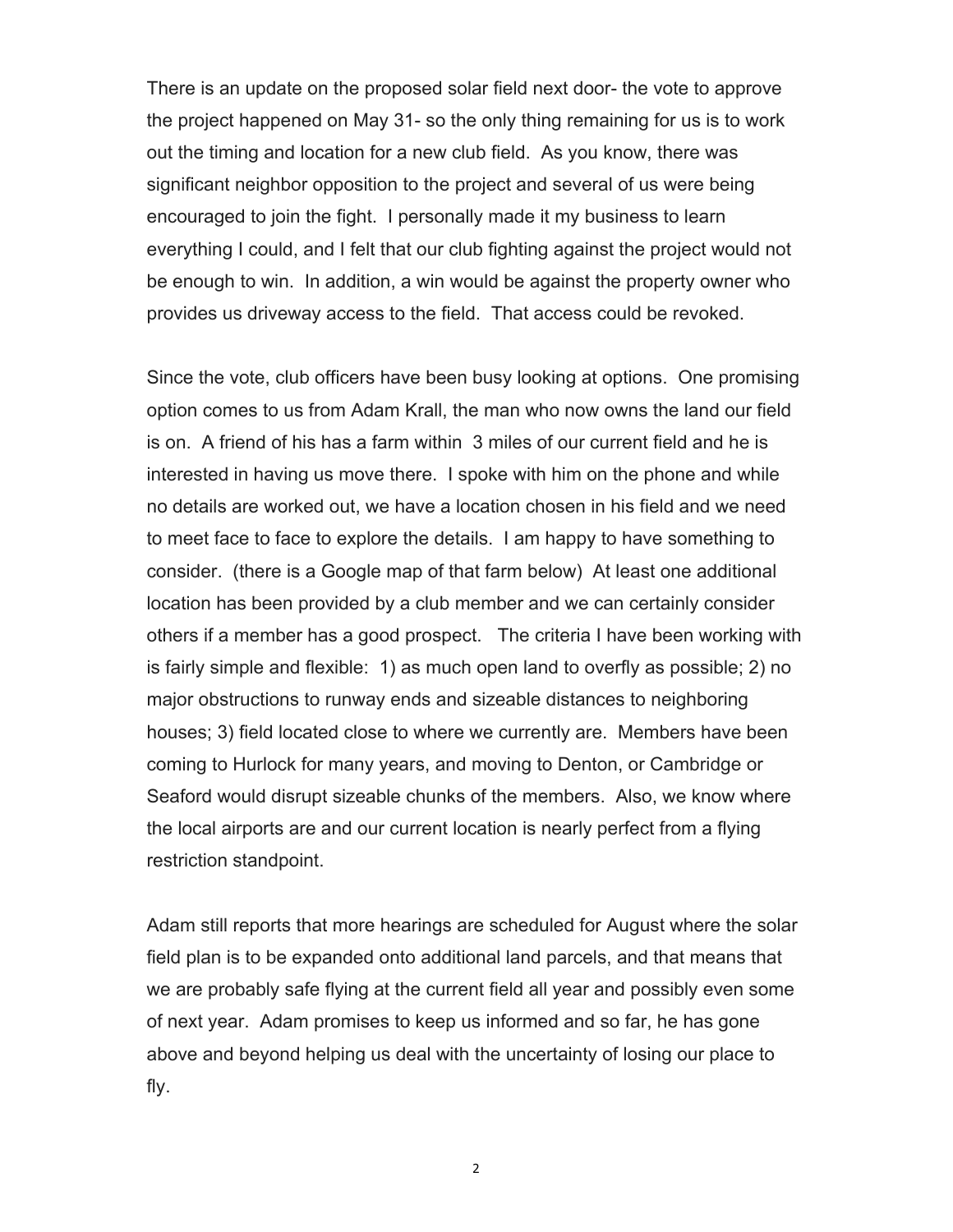To close on what could be serendipity at work- Jack Rosemere was delivering medicine last week and ran across a neighbor and mentioned our flying field move and it turned out that he was talking to our potential new landlord. And lastly, while Duane, Jack and I were measuring the new field- the adjoining property owner stopped to see what was going on. Turns out he is the same man who owns the solar project field and he would be happy to have us be his neighbor. Not a done deal yet, but some good initial signs. We will talk more at the meeting.

Jack

Maiden flight of John O's glider- wish my Bird of Time would fly as nicely!



## A Meeting was called to order on . . .

May 9, 2018 at the Field at 7pm. There were 13 members present. Our Treasurer reported \$1,052.71 in checking and \$6,032.34 in savings with \$150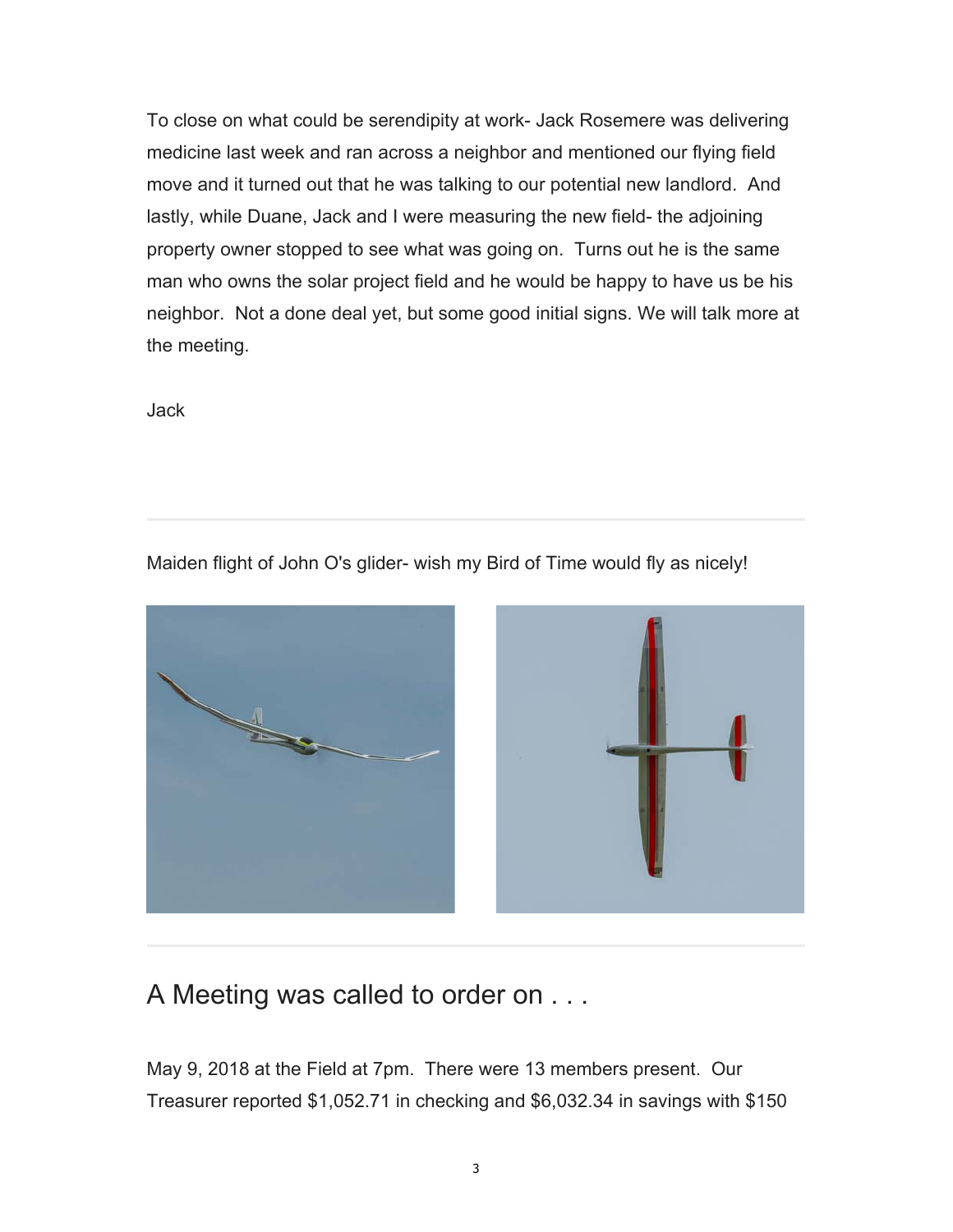in petty cash. Two Toilets are in place for the summer event season.

The Jet Rally reported positive cash of \$525. A big Thank You to Dennis for being the event champion and to Matt, Doug and Mike for setup and cleanup.

A brief update on the solar project reported no activity, although some expensive lawyers were scheduled to represent the project at the upcoming hearing. Field Safety was discussed relative to making sure that next time we have a Jet Rally, we need to make sure that there is a mid field paint stripe to mark the closest that a jet may pass when doing a high speed runway pass. No injuries were reported, but the pilots need to be reminded to keep our safety record in place. Event details for the next event will be discussed at the next meeting.

There being no further business, the meeting was adjourned at 7:13pm.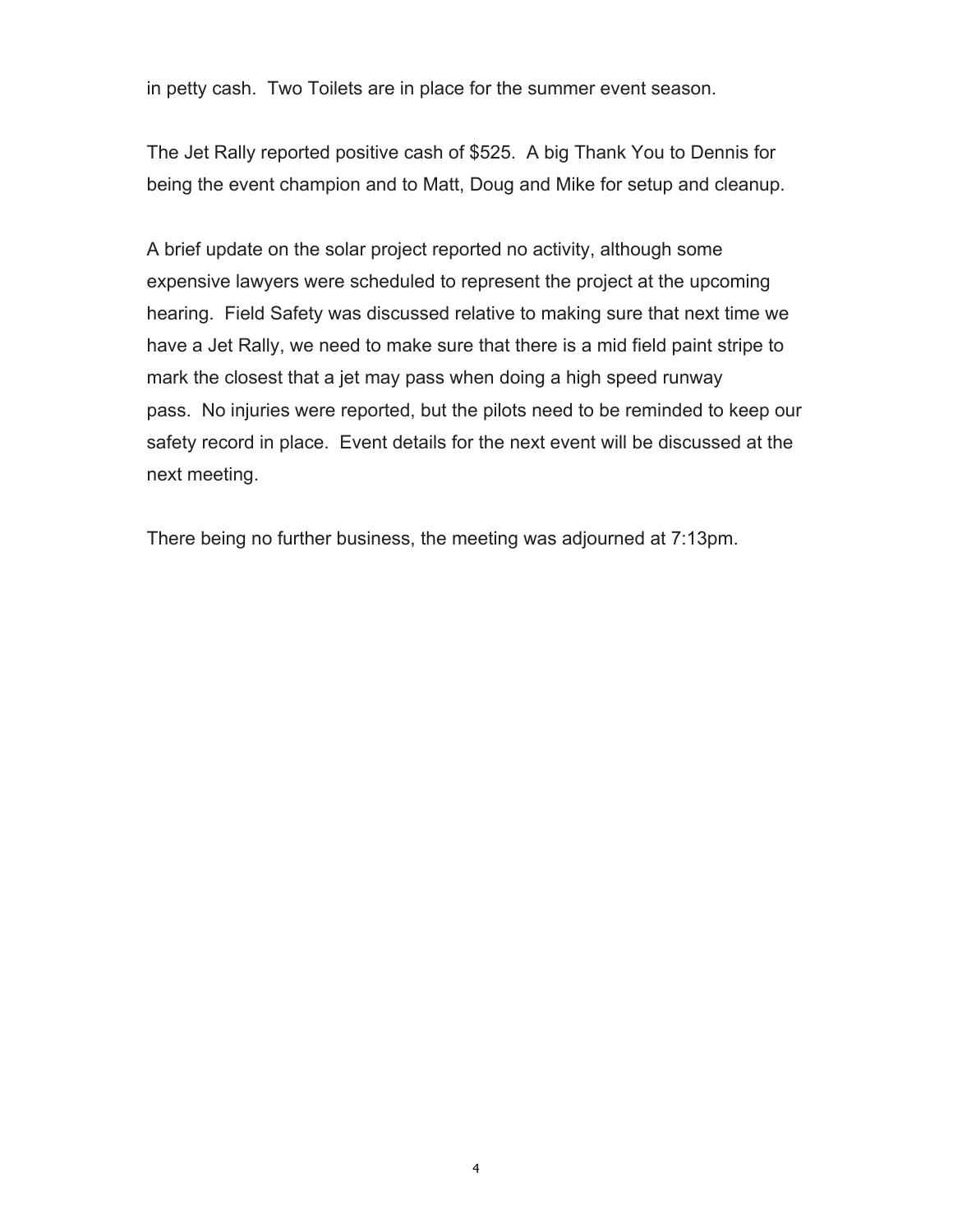

**The Official 2018 Club Calendar- Check the website for more up to the minute schedule changes.** 

- June 13 Club Meeting at the FIELD 7pm
	- June 16 & 17 IMAC
- July 11 Club Meeting at the FIELD 7pm
- July 21 Multi- Club Fun Fly day
- August 8 Club Meeting at the FIELD 7pm
- August 11 & 12 Jim Coll Stunt Contest
- September 12 Club Meeting at the FIELD 7pm
- October 10 Club Meeting at the Train Station 7pm
- November 14 Club meeting at the Train Station 7pm
	- December 12 Christmas Party Meeting 7pm — at the Train Station - potluck